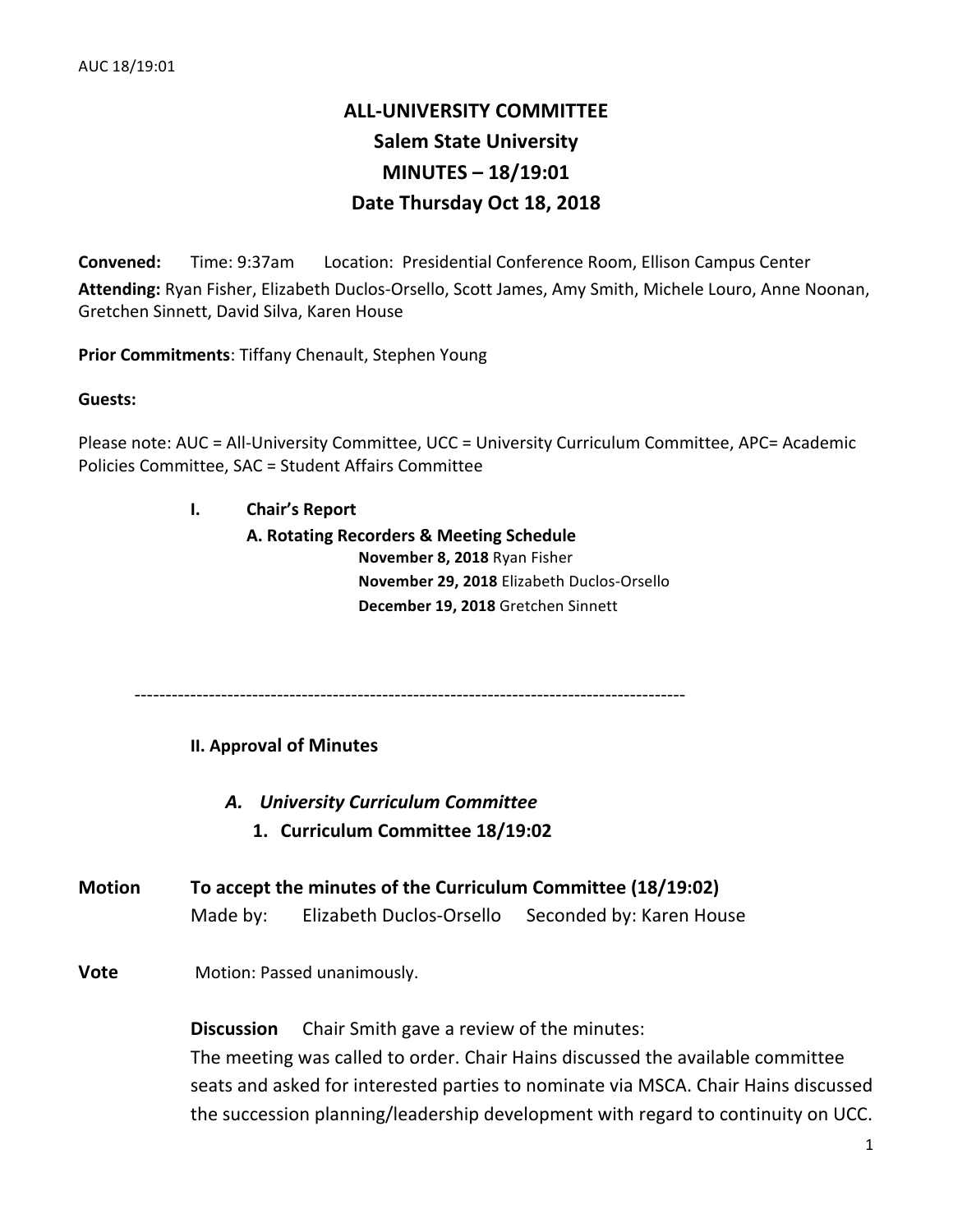Marketing & Decision Sciences proposed two course changes: ODS 300 & ODS 467. Both courses require changes to pre-requisites because the department is no longer offering the previous pre-requisites. The MAT department will be impacted by this change. MAT was notified and signaled their approval. Members of the UCC voted unanimously in favor of approving the changes.

That was the essence of the meeting.

Chair Smith asked if there was any discussion.

**Discussion** None was forthcoming.

- **Motion To end the discussion of curriculum committee minutes** (18/19:02) Made by: David Silva Seconded by: Gretchen Sinnett
- **Vote** Motion: Passed unanimously.
- **Motion To approve the minutes of the Curriculum Committee (18/19:02)** Made by: Ryan Fisher Seconded by: Scott James
- **Vote** Motion: Passed unanimously. -----------------------------------------------------------------------------------------

## **B.** *Academic Policies Committee* **1. Academic Policies 18/19:01**

- **Motion To accept the minutes of the Academic Policies Committee (18/19:01)** Made by: Ryan Seconded by: Scott
- **Vote** Motion: Passed unanimously.
- **Discussion** Chair Smith gave a review of the minutes: The meeting was called to order. J. Cambone (by virtue of the alphabet) facilitated the meeting until a chair was elected. P. Walker was nominated and voted in as committee chair. C. Fahey was nominated and voted in as committee vice-chair.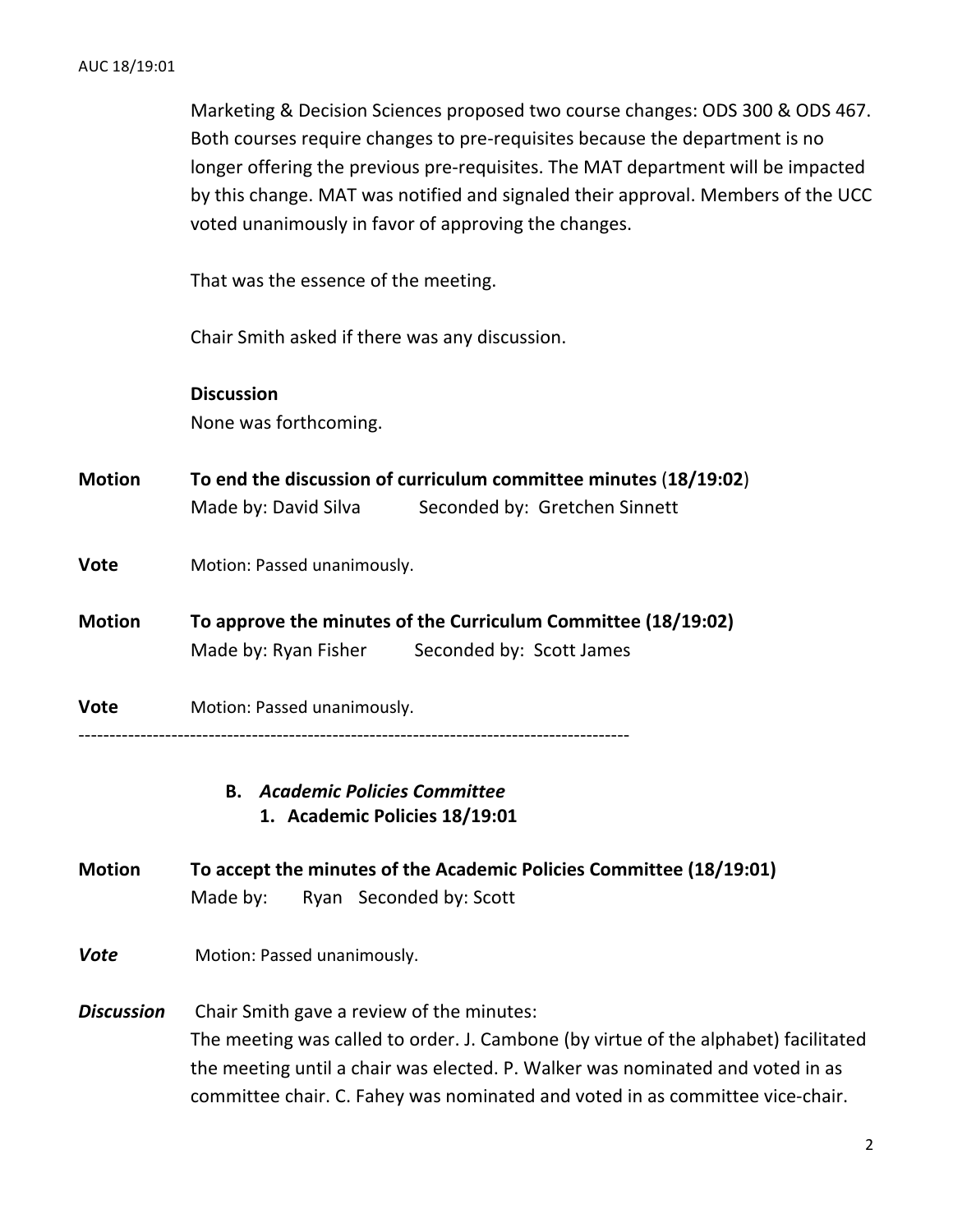Co-recorders will alternate as agreed upon. Chair Walker reviewed the availability of committee seats, including those for students, with the committee. Subcommittee members were appointed to the Selective Retention Committee and the Calendar Committee. Chair Walker reviewed the function and purpose of APC. J. Cambone provided an update on the President's Working Group for Student Success.

That was the essence of the meeting.

Chair Smith asked if there was any discussion.

**Discussion**: Question was asked about our student members. Will be discussed later. Can we ask for a list of the Important proposals being generated at APC? Chair Smith will request that. Scott James mentioned conversations about student leaves of absence and returns therefrom.

**Motion** To end discussion of the minutes. Made by: Anne Noonan Seconded by: David Silva

**Vote** Motion: Motion passed unanimously.

**Motion To approve the minutes of the Academic Policies Committee (18/19:01)** Made by: Scott James Seconded by: Elizabeth Duclos-Orsello

**Vote** Motion: Passed unanimously. ------------------------------------------------------------------------------------------------------------------------ ------------------------------------------------------------------------------------------------------------------------

## **III. Old Business None**

No Old Business

------------------------------------------------------------------------------------------------------------------------

**IV. New Business**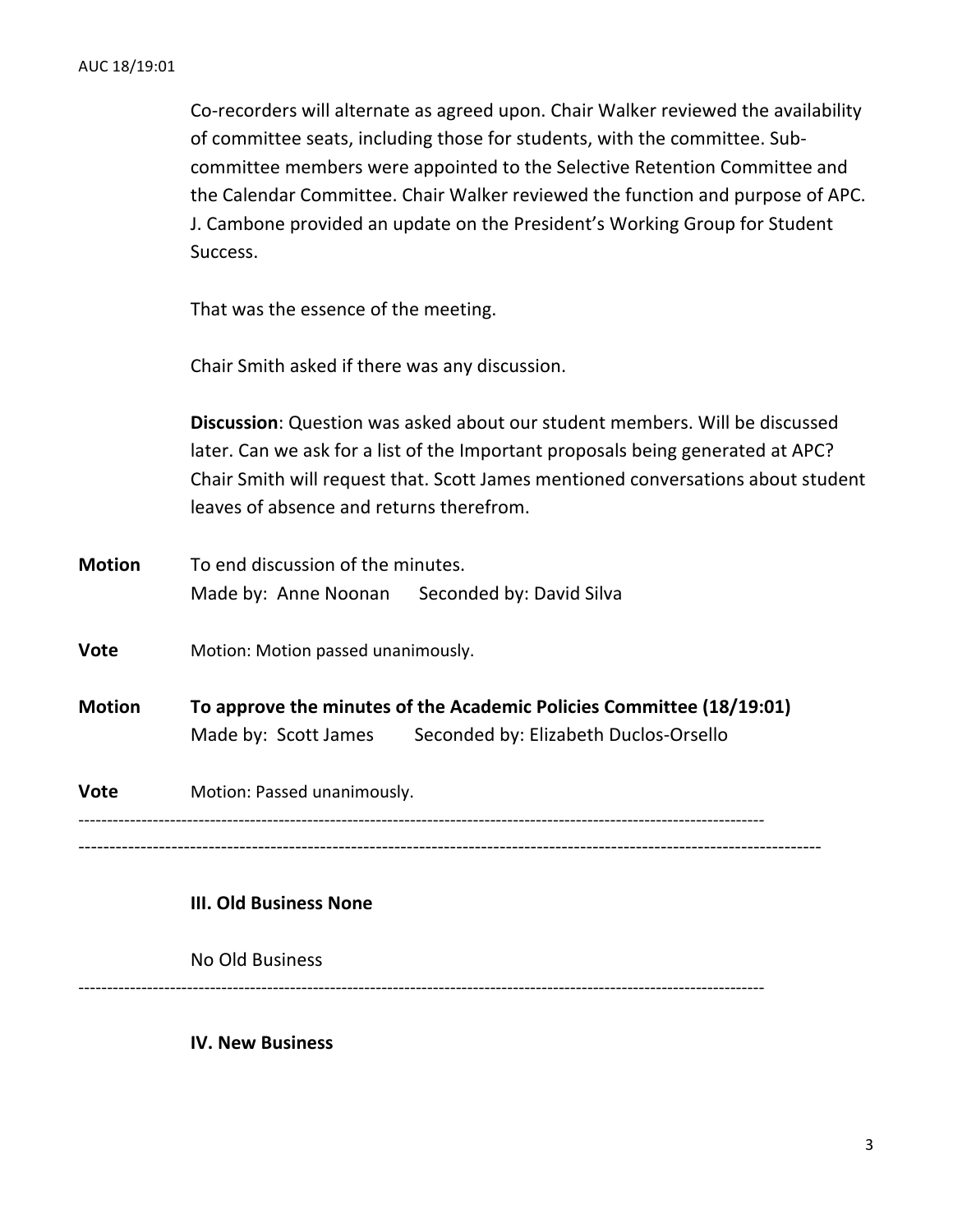Chair Smith has reached out to many student groups informing them of open seats on this committee. MSCA had scheduled a meeting with student leaders, but that meeting was postponed. Interested students should be put in touch with SGA, who processes these appointments. Of note, the two students currently on the committee have class during this committee's Fall 2018 meeting time.

After discussion a meeting time was set for December 19, 2018 meeting:  $9:00 -$ 11:00 a.m. 

Discussion ensued about whether we should have a standing meeting time for Spring semester. Options raised include Thursday mornings, Friday afternoons, Community Time, and Monday afternoons. Important considerations include Chairs meetings and Board of Trustees meetings. Trustees meetings are as follows: January 30, 2019 (committees meeting); February 13, 2019 (full Board), March 27, 2019 (committees), April 10, 2019 (full), May 22, 2019 (committees); June 5, 2019 (full). A meeting between Board of Trustees and SGA will be held Tuesday, March 5, 2019. 

This committee will try for Wednesday afternoon meetings in Spring 2019, with attention to Trustees and Chairs meetings.

Chair Smith raised the issue that she has been hearing rumors from colleagues about a possible meeting in January to discuss SSU's "consolidation" with North Shore Community College. David Silva clarified that there is absolutely no mandate for the two institutions to consolidate, but shared his view that it is sensible for SSU to be intentional and proactive about partnering with and collaborating with our # 1 feeder school. When asked about the January meeting, he reported that presidents of both universities had requested a meeting, which will be held on January 8, 2019, roughly 9:00 a.m. to 12:00 p.m. People from DHE may be participating, and Academic Affairs is currently figuring out the participants list. David Silva was asked if student leaders will be invited, and the answer was no because the idea is for cross-institutional faculty collaborations, akin to the conversations that have been taking place around Mass Transfer, which have been fruitful. Further, David Silva said that department chairs will be asked for input on what faculty should be invited. Elizabeth Duclos-Orsello commented that some departments have been engaged in Mass Transfer/pathway work for 2-3 years,